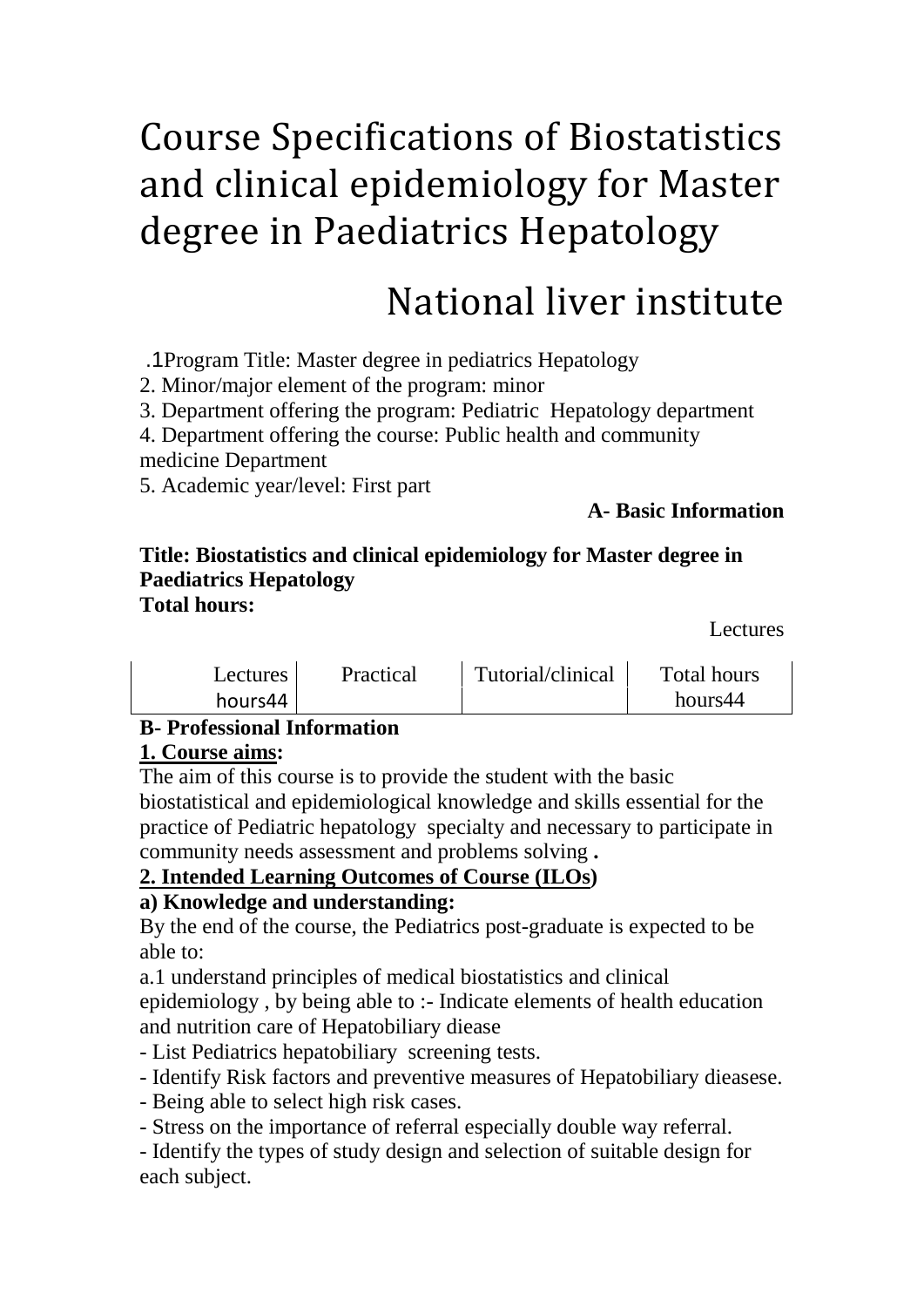- Appraise the importance of screening and medical statistics.

- Define patterns of care as preventive and curative, and describe the levels of preventive care

- Define data sources for vital statistics

- Define, calculate, and interpret vital rates including fertility, morbidity, and mortality rates—both crude and specific—and be able to compare between populations through the use of adjusted / standardized rates

- Define the screening tests pertinent to selected diseases and the at-risk approach in the application of screening tests

- List at least four types of study designs

- Describe the study design, uses, and limitations

- Explain the usefulness of screening tests, and calculate sensitivity, specificity, and predictive values

- Describe the public health surveillance system and its use in the care of hepatobiliary problems

- Define epidemiologic approaches to measure the occurrence of hepatobiliary disease in children

- Make a decision about the appropriate preventive and control measures related to specific preventable situations

- ethical aspects of medical researchers.

#### **b) Intellectual Skills**

By the end of the course, the Pediatrics Hepatology post-graduate is expected to be able to:

b.1 Interpret data acquired through statistical analysis to solve pediatric hepatobiliary problems.

b.2 Conduct research studies and / or write a scientific study on a research problem.

b.3 assess Risk in professional practices in the field of pediatrics hepatology .

b.4 identify different pediatric hepatobiliary problems and find solutions for them based on proper understanding of epidemiological and biostatistic basis.

#### **c) Professional and Practical Skills:**

By the end of the course, the student is expected to be able :

c.1 Master the basic and modern statistical skills needed for the pediatric hepatology practice.

c.2 assess methods and tools existing in the area of pediatrics hepatology based on proper understanding of epidemiological and biostatistical basis

#### . **d) General and Transferable Skills:**

By the end of the course, the student is expected to be able to: d1. Communicate effectively by different types of effective communication .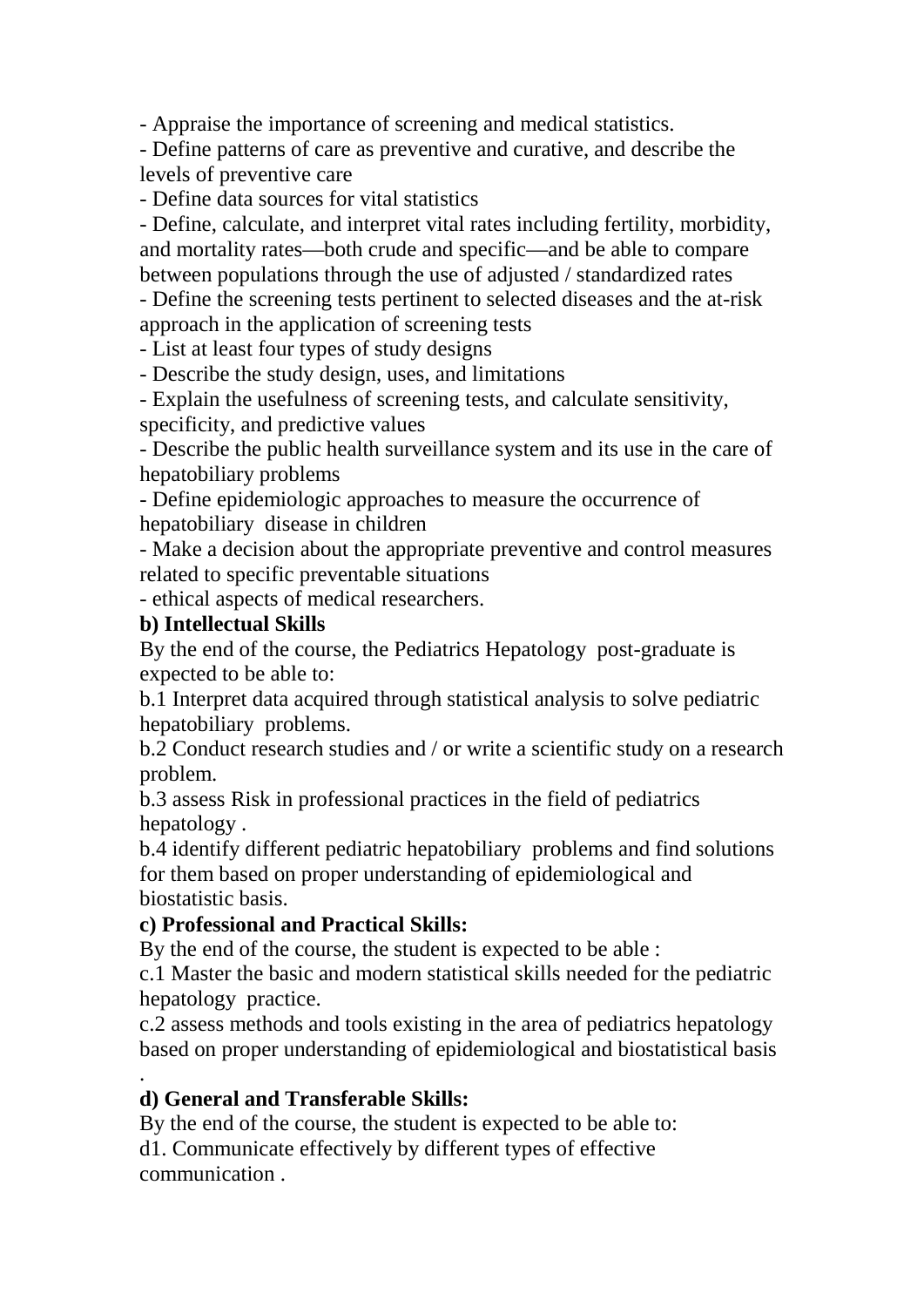d2. Use appropriate computer program packages and the internet to serve the development of professional practice

d3. Assess himself and identify his personal learning needs.

d4. Use of different sources for information and knowledge.

d5. Manage time effectively .

*<sup>U</sup>* **-3Contents**

#### d6. Maintain Continuous self-learning.

| $\mathbf{\sim}$<br>Topic               | No. of         | Lecture      | Tutorial/Practical |
|----------------------------------------|----------------|--------------|--------------------|
|                                        | hours          |              |                    |
| <b>Statistical concepts</b>            | 2              | $\mathbf{1}$ |                    |
| Population and sample                  | $\overline{2}$ | $\mathbf 1$  |                    |
| Types of data                          | 2              | 1            |                    |
| Normal distriubation curve             | $\overline{2}$ | 1            |                    |
| Numerical presentation of data         | $\overline{2}$ | 1            |                    |
| Graphical presentation of data         | $\overline{2}$ | $\mathbf{1}$ |                    |
| Mathematical presentation of           | $\overline{2}$ | 1            |                    |
| data                                   |                |              |                    |
| <b>Hypothesis testing</b>              | $\overline{2}$ | $\mathbf 1$  |                    |
| Measure of mortality and               | $\overline{2}$ | $\mathbf{1}$ |                    |
| morbidity                              |                |              |                    |
| Chi-seqared test                       | $\overline{2}$ | 1            |                    |
| Correlation and linear regression      | $\overline{2}$ | 1            |                    |
| <b>Screening tests</b>                 | 2              | 1            |                    |
| Study design                           | $\overline{2}$ | $\mathbf{1}$ |                    |
| <b>Observational studies</b>           | $\overline{2}$ | $\mathbf 1$  |                    |
| <b>Experimental studies</b>            | $\overline{2}$ | $\mathbf 1$  |                    |
| <b>Research Methodology</b>            | $\overline{2}$ | 1            |                    |
| <b>Bias</b>                            | $\overline{2}$ | $\mathbf{1}$ |                    |
| Epidemiology of some infectious        | $\overline{2}$ | $\mathbf 1$  |                    |
| dieases                                |                |              |                    |
| Effect of physical environment         | $\overline{2}$ | $\mathbf 1$  |                    |
| on liver                               |                |              |                    |
| Effect of chemical enviroment          | $\overline{2}$ | 1            |                    |
| on liver                               |                |              |                    |
| <b>Effect of Biological enviroment</b> | $\overline{2}$ | $\mathbf{1}$ |                    |
| on liver                               |                |              |                    |
| Nutrion and liver                      | $\overline{2}$ | $\mathbf{1}$ |                    |
| Otal                                   | 44             | 22           |                    |

# *<sup>U</sup>***4 – Teaching methods:**

4.1. Lectures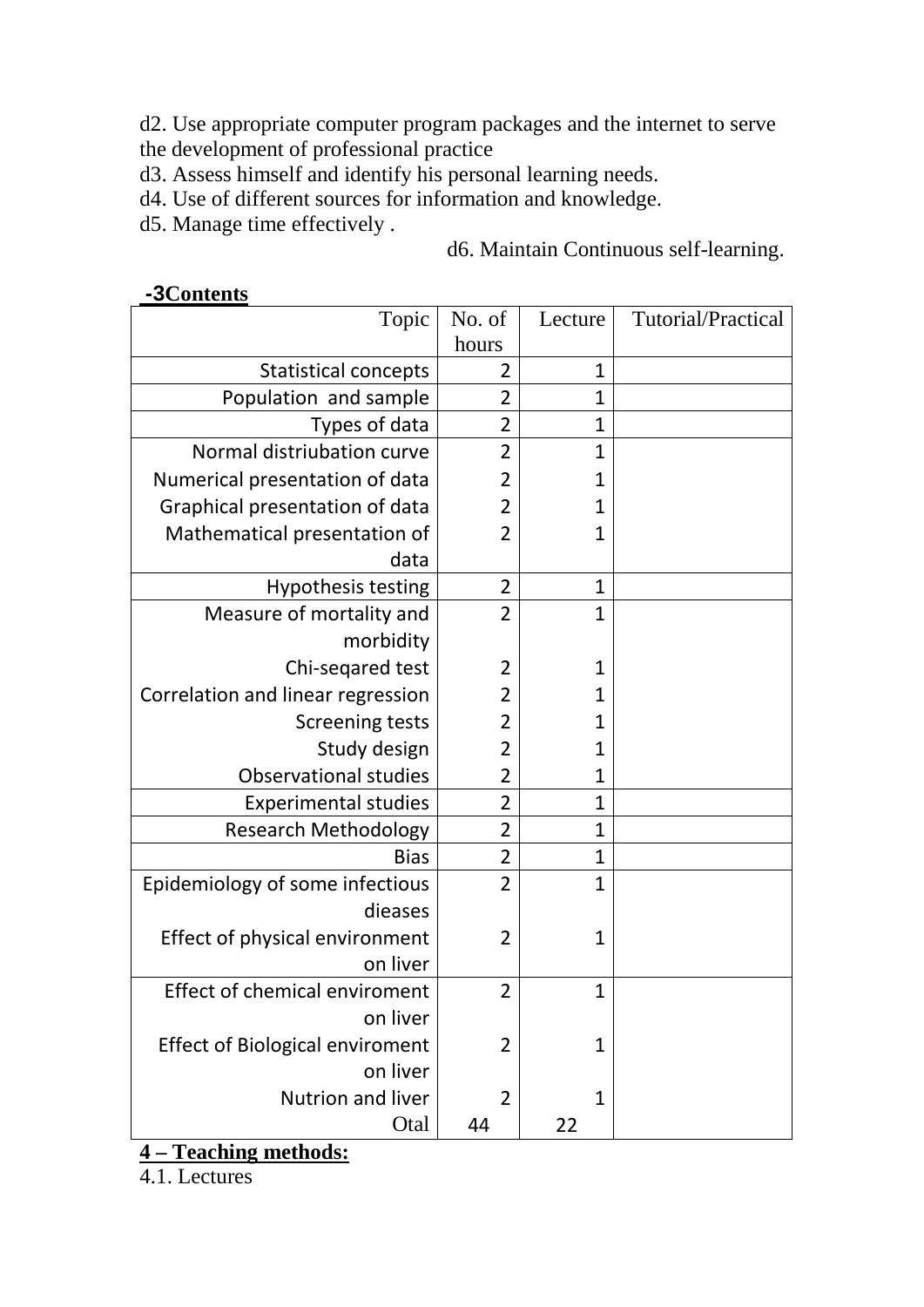4.2. Attending and participating in scientific conferences, workshops and thesis discussions. (To acquire the general and transferable skills)

## **5- Methods of Students assessment:**

5.1. Research assignments (to assess intellectual skills & general and transferable skills)

5.2. Final written exam , includes:

- Short assay (to assess knowledge and understanding)

5.3. Final oral exam , includes:

- Structured oral exam (to assess knowledge and understanding)

## **Assessment Schedule**

| Assessment 1                    | Research assignments | Week: $16 - 20$        |
|---------------------------------|----------------------|------------------------|
| Assessment 2                    | Final written exam   | Week: 22 - 24          |
| Assessment 3                    | Final oral exam      | Week: $22 - 24$        |
| <b>Weighting of Assessments</b> |                      |                        |
| Assessment 1                    | Research assignments | Formative-only         |
| Assessment 2                    | Final written exam   | 70 % (degree from 150) |
| Assessment 3                    | Final oral exam      | 30% (degree from 50)   |
| Total                           |                      | 100 %                  |
| <i>-</i> - - -                  |                      |                        |

## **6- List of References**

## **6.1- Course Notes**

Lecture notes prepared by the staff members in the department.

#### **6.2- Essential Books (Text Books)**

1-Maxy-Rosenau Public health and preventive medicine, Prentice – Hall International Inc.

## **6.3- Recommended Books**

1- Dimensions of Community Health, Boston Burr Ridge Dubuque.

2- Short Textbook of preventive and social Medicine. Prentice-Hall International Inc.

3- Epidemiology in medical practice, 5th edition. Churchill Livingstone. New York, London and Tokyo.

## **6.4- Periodicals, Web Sites, … etc**

1-American Journal of Epidemiology

2-British Journal of Epidemiology and Community Health

3- WWW. CDC and WHO sites

# **7- Facilities Required for Teaching and Learning**

# **1- Adequate infrastructure:**

Including teaching places, comfortable desks, good source of aeration, bathrooms, good illumination, safety and security tools.

## **2- Teaching tools:**

Including screens, computers, data show, projectors, flip charts, white boards video player, digital video camera, scanner, copier, color and laser printer.